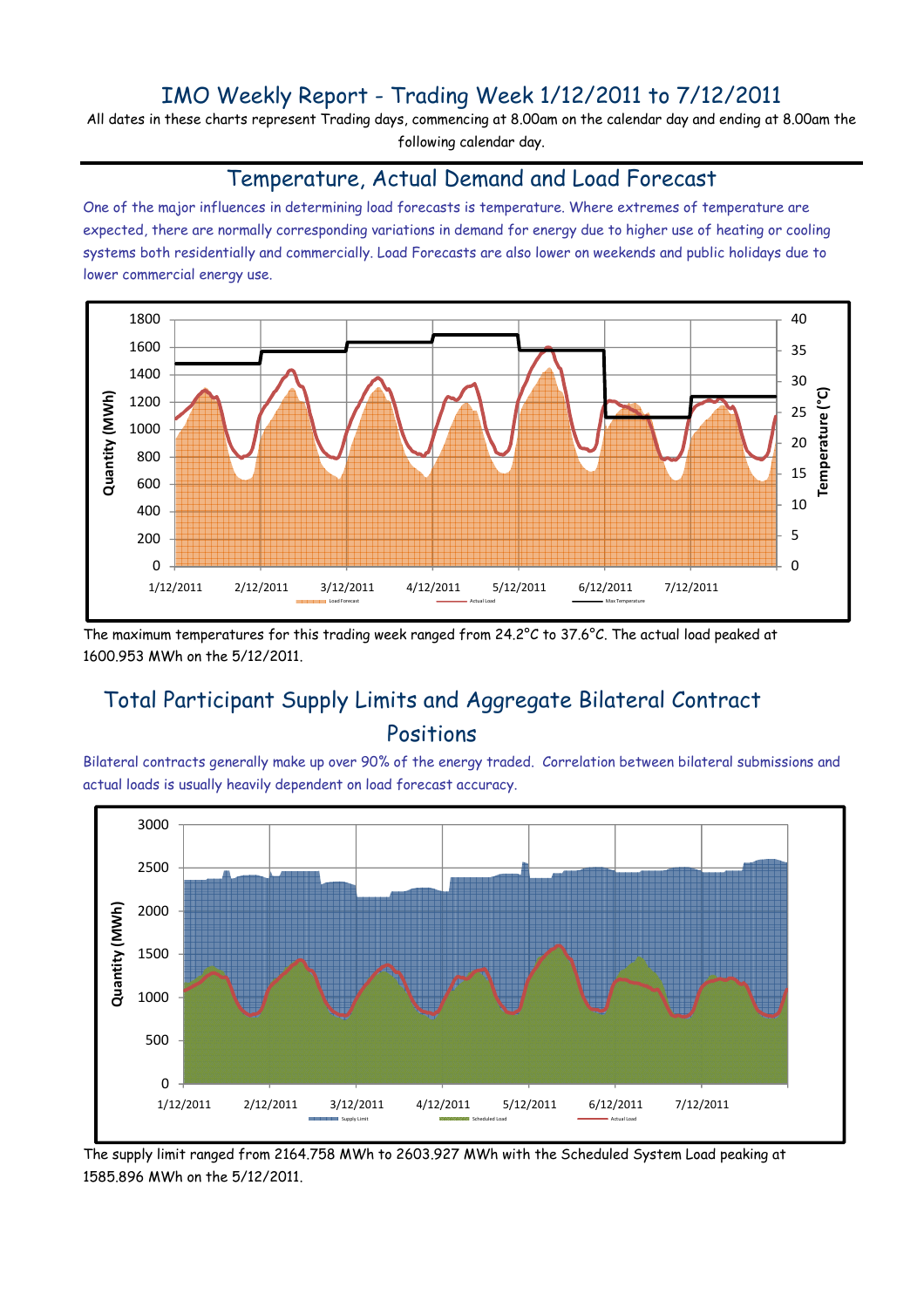### Net Balancing Market Trades

Bilateral contracts and STEM trading are generally based on the forecast energy requirements of Participants. When the forecast requirements are higher or lower than the actual requirements for a day, this Market energy must be bought and sold in the balancing mechanism. This graph shows the estimated net balancing trades.



The majority of the balancing activity this week occurred within Balancing Supply. The maximum balancing demand for the week reached 80.092 MWh on the 3/12/2011. The maximum balancing supply for the week reached -427.446 MWh on the 6/12/2011.

# Total Traded Energy

This chart represents a comparison between the total net energy that is traded in Bilateral Contracts, the STEM and the balancing mechanism. Balancing Supply represents cases in which the total contract position is greater than the demand and customers must supply energy back to balancing. Balancing Demand represents cases in which the total contract position is less than the demand and customers must purchase energy from balancing.



Total balancing supply equalled -27703.16 MWh whereas total balancing demand equalled 1114.27 MWh. The Total STEM Traded quantity was 11619.868 MWh, with the STEM Clearing Quantity ranging between 2.378 MWh and 137.096 MWh.